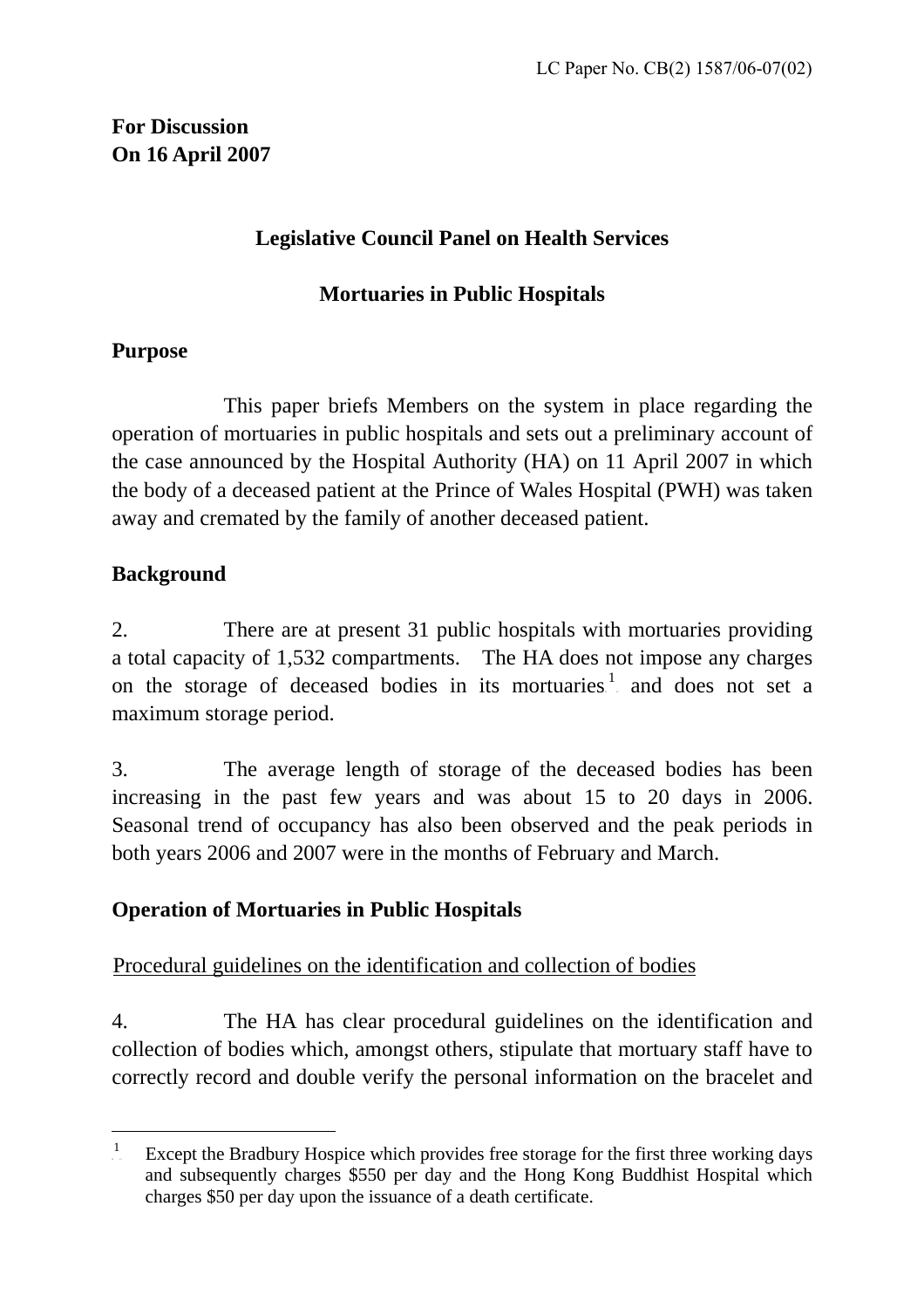the identification tag of the body as well as that on the body claiming form before releasing the body to the family of the deceased.

# **Mortuary Computerization Projects**

5. As part of its efforts to enhance service operation, the HA has initiated a Mortuary IT Barcode System. Phase I of the project will put in place the relevant barcoding system for identification of deceased bodies. This is scheduled for implementation in the 31 mortuaries by the end of 2007. The HA is currently exploring the possibility of speeding up the implementation of this phase of the project. Phase II of the project, which involves implementation of a Mortuary Register Control System, will be rolled out at a later date.

6. The above computerization projects when put into full operation will complement the existing Mortuary Services Utilisation Monitoring System, which has been implemented since December 2005 in all 31 HA mortuaries to monitor mortuary capacity and to provide computerized monitoring of mortuary operation to minimize chances of human errors.

### Training

7. Training programmes are provided to mortuary staff. A large scale training programme was conducted in June 2006 focusing on the following areas –

- (a) refreshment of the daily work guidelines for mortuary staff;
- (b) implementation of infection control guidelines; and
- (c) enhancement of the quality of service, work and management of hospital mortuaries.

8. The Report of the Independent Committee on the Incident of the Fu Shan Public Mortuary was circulated to the hospitals concerned for experience sharing.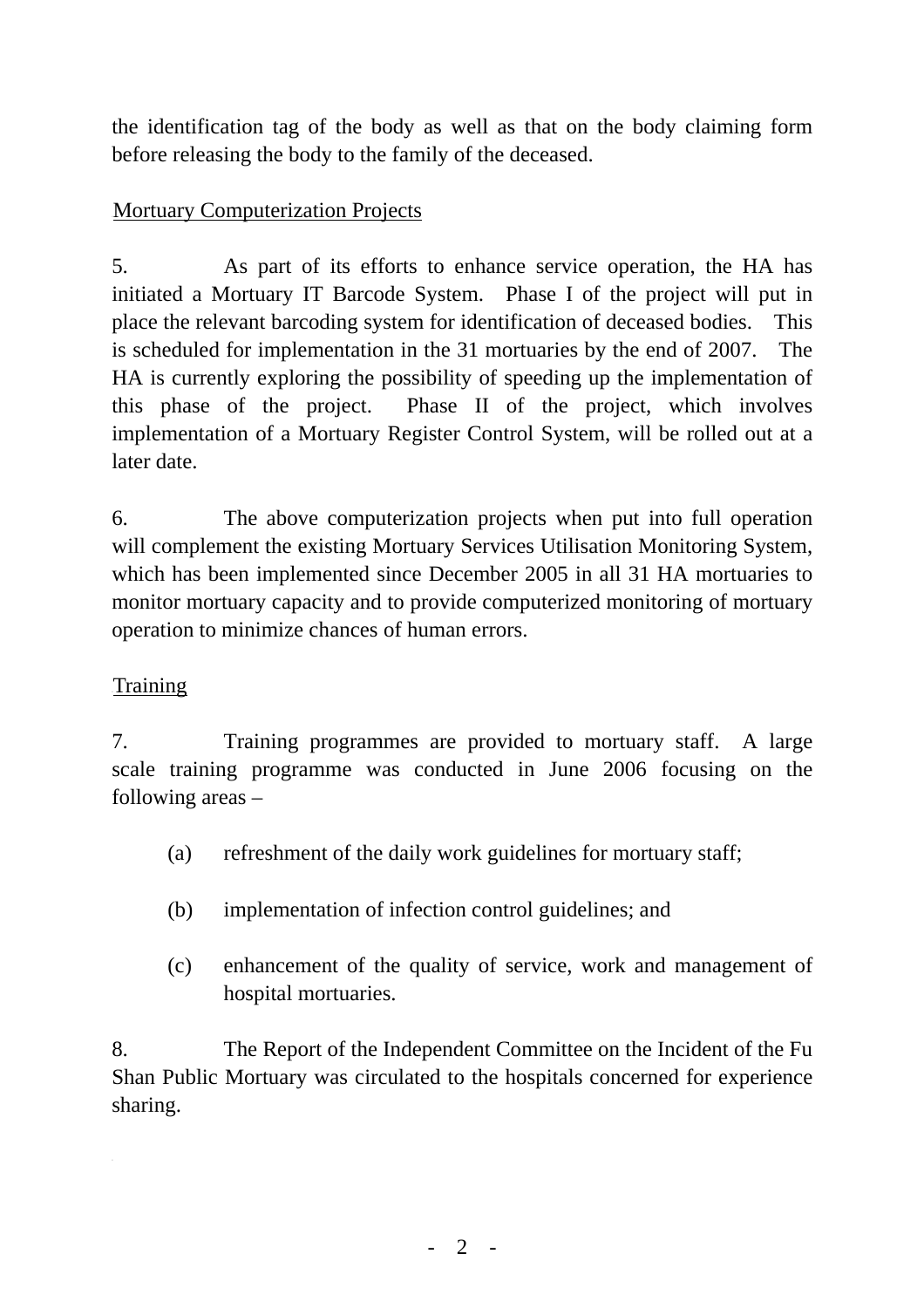### Audit on Mortuary Operation

9. The HA places much importance on auditing its operation with a view to minimizing deficiencies and losses. In 2006, the HA's internal audit conducted an audit on "Operation of Mortuaries" in ten hospitals. The findings revealed, amongst others, that the hospitals concerned, including the PWH, have in place effective procedural guidelines regarding the identification and collection of bodies.

10. Apart from internal auditing, the Independent Commission Against Corruption (ICAC), as part of its normal corruption preventive work, has completed a study of the Operations of Public Hospital Mortuaries in 2006. No major risks were identified by the ICAC study, though minor improvement measures had been recommended. The HA has implemented the measures as far as possible.

### **The PWH Case**

11. While the PWH is investigating into the incident, a brief account of the preliminary investigation of the case is set out below –

- (a) The mortuary of the PWH has wrongly released the body of an 88-year-old deceased patient to another family of a 77-year-old deceased patient on 29 March 2007. The incident was discovered when the family members of the 88-year-old deceased patient collected the body on 11 April 2007.
- (b) The hospital management immediately investigated the incident on 11 April 2007 upon notification by the mortuary staff. Preliminary investigation revealed that a Mortuary Attendant has wrongly released the body of an 88-year-old man on 29 March 2007 with the confirmation of the family member. The wrongly released body was subsequently sent to cremation. When the concerned family came to collect the body on 11 April 2007, the Mortuary Attendant discovered that the body has already been wrongly released.